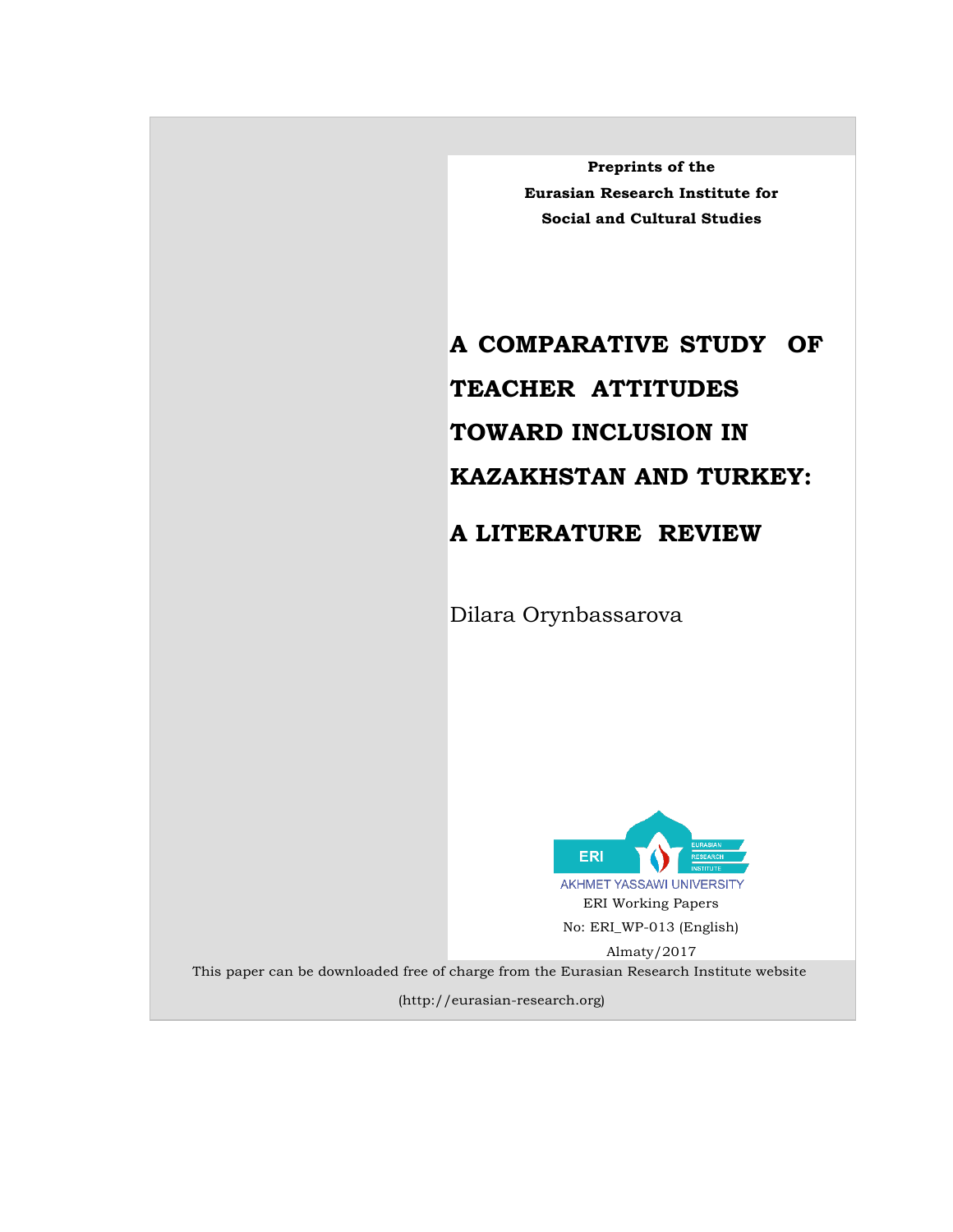

Opinions expressed in this paper are those of the author and do not necessarily reflect views of the institute.

ERI Working Papers No: ERI\_WP-013 (English) © ERI Almaty, 2017 Eurasian Research Institute of Khoca Akhmet Yassawi International Kazakh-Turkish University Almali, Mametova 48, 050004 Almaty-Kazakhstan Tel. +7 727 279 97 94 Fax +7 727 279 24 26 [http://www.eurasian-research.org](http://www.eurasian-research.org/)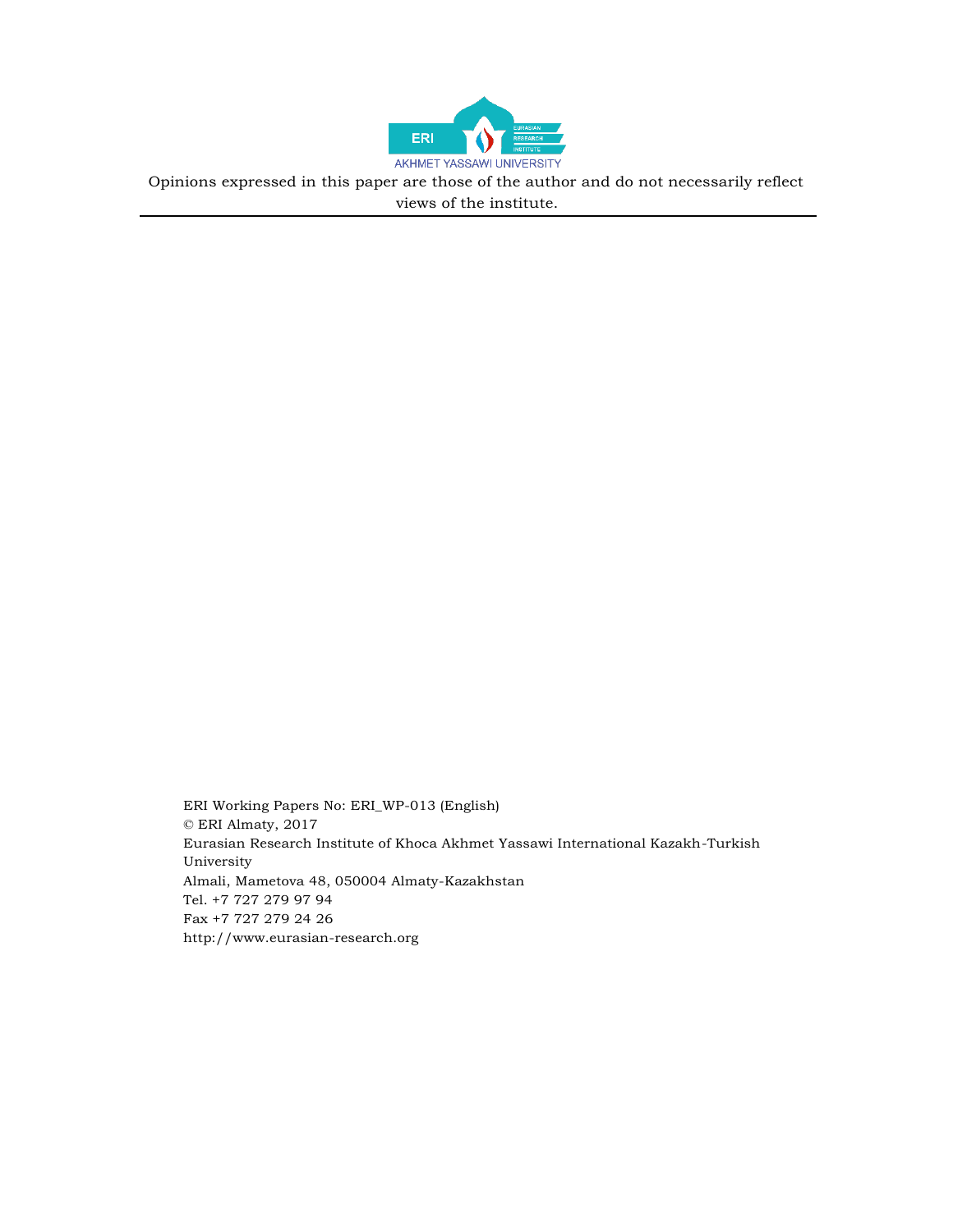# **A Comparative Study of Teacher Attitudes toward Inclusion in Kazakhstan and Turkey: A Literature Review**

#### Dilara Orynbassarova

#### **Abstract**

Teachers and teachers' positive attitude are argued as playing a considerable role in implementing the inclusive education successfully. Developing and maintaining a positive teacher attitude towards inclusive education has become an important policy agenda for many countries in the world. This is especially true for the Eurasian countries of Kazakhstan and Turkey, that are considered as significant partners across Eurasia and have developed historically and culturally based as well as economically and educationally beneficial geopolitical relationship. In recent years, these countries have been undertaking active policy actions directed toward the development of the system of inclusive education. The aim of this study is to examine what attitudes teachers hold towards inclusive education in Kazakhstan and Turkey, and which variables are related to their attitudes. A review of recent empirical research published within the last seven years in the contexts of Kazakhstan and Turkey was employed in order to identify teachers' attitudes towards inclusive education in both countries. The data for this qualitative study was collected on the basis of secondary data obtained from EBSCOhost Discovery and Open Access Google Systems Database between March through April 2017. Comprehensive desk research of recent empirical studies conducted in the contexts of Kazakhstan and Turkey indicate that school teachers of both countries display positive or negative attitudes towards the inclusion of children with special needs into the regular classrooms. Several common variables are found in both countries which affect teachers' attitudes, such as training, the level of teacher's competence, experience with inclusive education, pupils' type of disability, and availability of school teaching resources provided to teachers to teach students with special needs. The literature observation of both countries has revealed that effective teacher education and training helps to shape teacher confidence, and positively impact the attitude toward inclusive education. Teachers should be sufficiently provided with practical information on inclusion both during 'on-going professional development' and 'pre-service' education of teachers. Incremental approach of integrating inclusive education is necessary both for Kazakhstan and Turkey.

**Key words:** Kazakhstan. Turkey. Teacher Attitude. Inclusion. Comparison. Emprical Literature Review.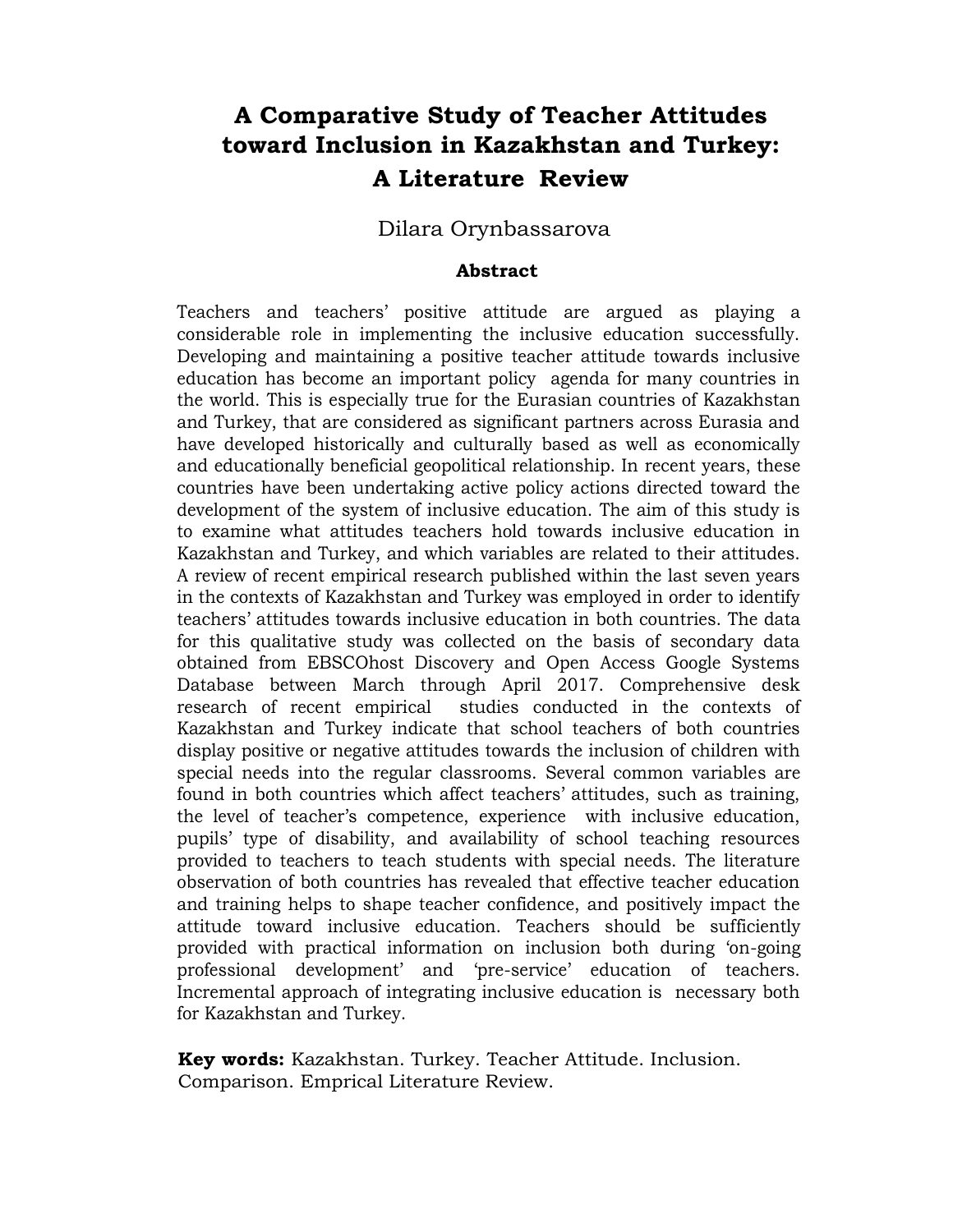#### **Introduction**

Education systems have changed immensely in the last few decades (De Boer, Pijl & Minnaert, 2011) with relation to educating children with disabilities in the mainstream schools. In recent years the rationale for having two parallel national systems of education as regular and special education for pupils with disabilities has been questioned. The foundations of 'special education' have begun to crumble (Kisanji, 1999), and restructuring schools to respond to the learning needs of all children (Ainscow, 1995) through inclusive education became as one of the sustaining pillars of the public education in the 21st century (Watkins, et al., 2010). Countries around the world are at different starting points of inclusive education development, there is no country that has all the answers, though many countries have 'work in progress' experience on integrating the inclusive education model (Watkins, DeStefano & Janson, 2010). Thus, building an effective and efficient system of inclusive education able to respond to the learning needs of all children, including pupils with disabilities became an important issue in educational reforms of countries.

Today inclusive education is discussed on many levels, including the conceptual level, normative and research, but as was highlighted by the European Agency (2011), in the end it is the teacher who has to cope with a variety of students in the classroom, and who has to implement the principles of inclusive education at schools. Teachers are crucial because of the central role they play in promoting participation and reducing underachievement, particularly with children who might be perceived as having difficulties in learning (Rouse, 2009). Thereof, developing a positive teacher attitude towards inclusive education has been put forward as a decisive factor by governments around the world in making schools more inclusive (European Agency, 2003, p.12). Many surveys have found that teachers' attitudes towards inclusion are not particularly always positive (Ellins & Porter, 2005) due to lack of professional competencies of teachers to work in an inclusive environment, the presence of psychological barriers and the stereotypes (Oralkanova, 2014). In the early 1980s UNESCO's 14 countries' survey (UNESCO, 1986) findings indicated that regular classroom teachers were willing to take on the responsibility, but were not confident whether they had the skills to carry out the task related to educating children with special needs. Most teachers felt they needed training in the special needs field (Kisanji, 1999). Many teachers reported that they did not think that they could teach such children, but their confidence and repertoire of teaching strategies developed over time. Furthermore, New Zealand research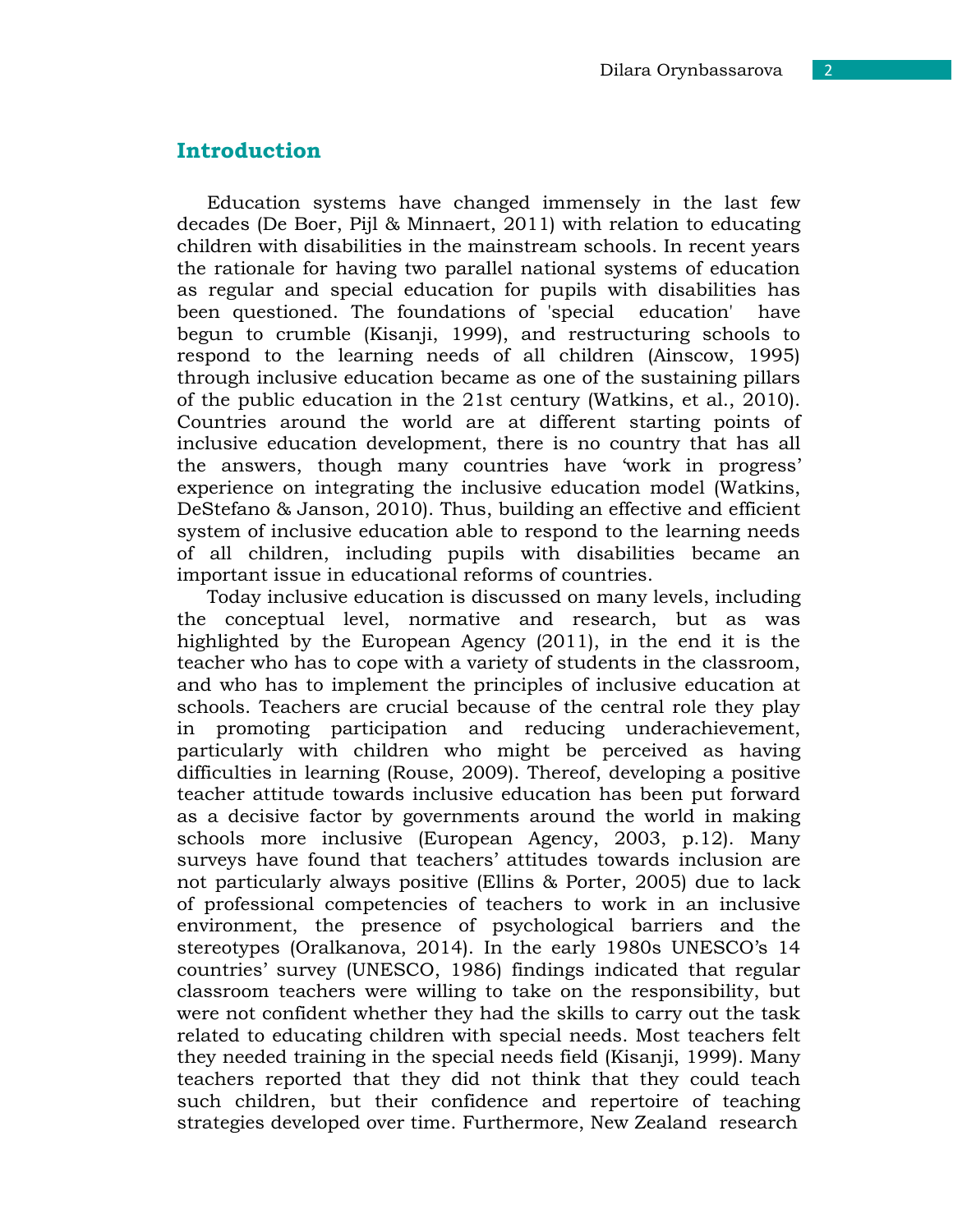in Kazakhstan and Turkey: A Literature Review

showed that many classroom teachers worked hard to achieve the best results, however, they did not always have the knowledge and enough training required to develop the curriculum that would their level of education, competence and preparedness to teach in inclusive settings. The studies that investigated the attitude of teachers towards inclusive education found that teachers' attitude towards inclusive education can be either positive or negative. Specifically, the studies by Abbott (2006), Avramidis, Bayliss, and Burden (2000) revealed that teachers are positive towards the inclusive education; whereas other research has revealed that teachers have serious skepticism about inclusive education in practice (Florian 1998; Ring 2005). However, the study results converge at the view that a positive teacher attitude toward inclusive education is crucial because of the central role the teachers play in promoting participation and reducing underachievement, particularly with children who might be perceived as having special needs.

Developing and maintaining a positive teacher attitude toward inclusive education has become an important policy agenda for many countries in the world. This is especially true for the Eurasian countries of Kazakhstan and Turkey, that are considered as significant partners across Eurasia and have developed historically and culturally based as well as economically and educationally beneficial relationships1. Turkey was the first nation to establish full diplomatic relations with Kazakhstan after the collapse of the USSR in 1991, and was the first country to recognize the independence of Kazakhstan2. In recent years, Kazakhstan and Turkey have been undertaking active educational policy actions directed toward the development of inclusive education in their systems. Specifically, Kazakhstan National Education Program for 2011-2020 aims to create an effective system of education. One of these reform directions includes the development of inclusive education. However, the implementation of inclusion has become challenging for numerous reasons, including the socio-pedagogical factors such as teacher competence and attitude towards inclusion in Kazakhstan. At the same time, the idea of educating children with disabilities in the mainstream schools together with their typically developing peers in regular classrooms 'has been around for more than 25 years in Turkey' (Rakap & Kaczmarek, 2010, p. 61). However, similarly to Kazakhstan, the implementation of inclusive education practices in the mainstream schools of Turkey has not yet became a common practice in Turkey for numerous reasons (Artan & Balat, 2003; Kırcaali-Iftar, 1998b). The reasons include the integration of inclusive education by teachers and their attitude and willingness to teach special needs students in regular classrooms.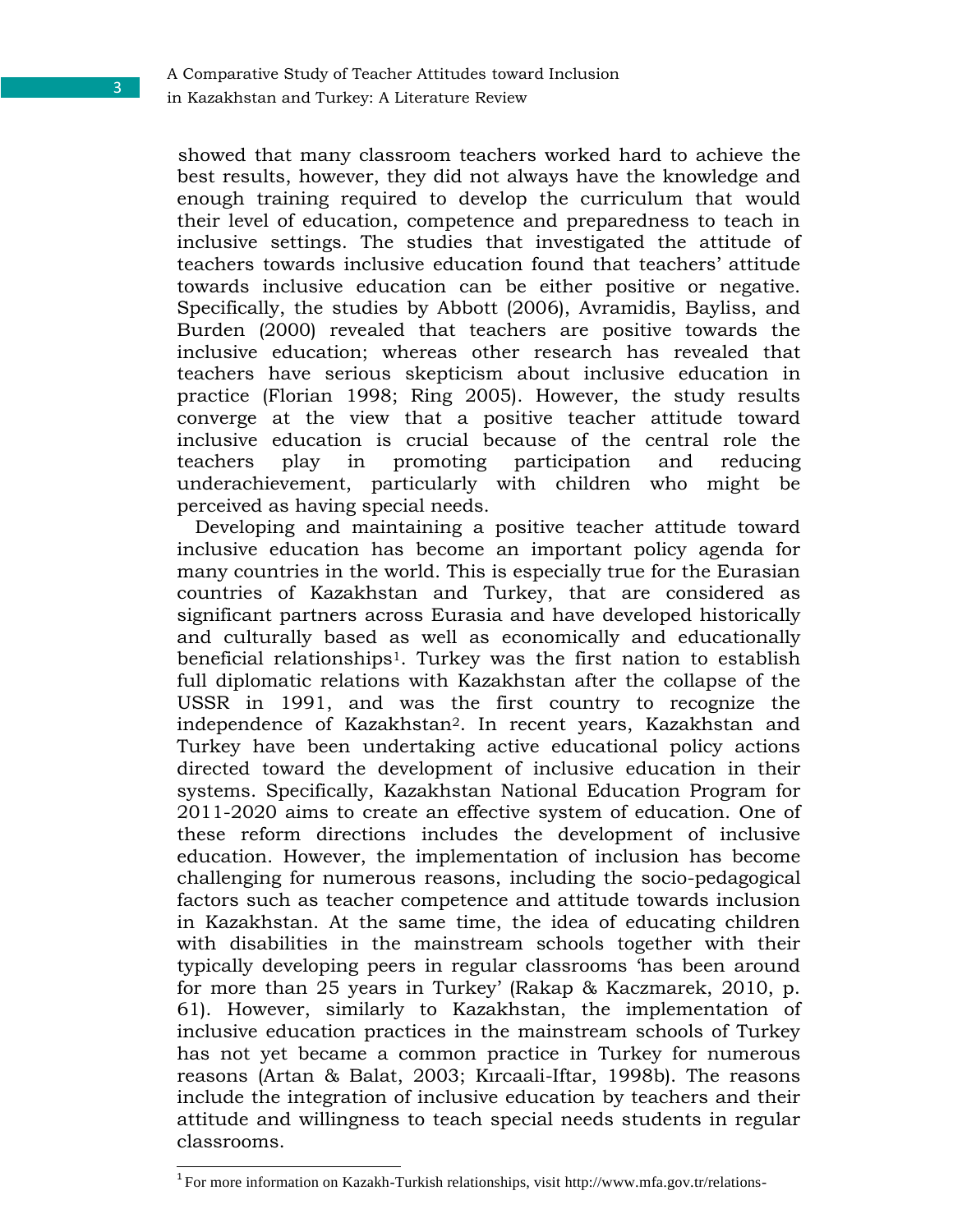In this context, as discussed above, the successful implementation of wider inclusive education policy frameworks in both countries depends on numerous factors including teacher education, teacher positive attitude, teacher support for inclusion and preparedness to work in the inclusive educational settings. While many papers and an increasing range of literature focus on inclusive education in Kazakhstan and Turkey, there is little research addressing the importance of teacher attitude towards inclusive education in both countries, and no scientific study that we are aware addressed this issue from comparative perspective between two countries.

The main goal of this study is to present a comparative literature overview of the recent empirical research conducted in the contexts of Kazakhstan and Turkey within last seven years with relation to teacher attitudes towards inclusive education in two educational systems, and find out the common problems faced by these two countries' educational systems. The study aims to answer to the following research question:

 RQ1**:** What attitudes teachers hold towards inclusive education in Kazakhstan and Turkey? In case of existence of challenges, what are the possible ways for changing the situation?

The study is structured as follows. The next sections describe the methodology and data collection and analysis procedures applied in the study, and provide an overview of inclusive education systems in Kazakhstan and Turkey. Then, the main results with relation to study's research question are presented. The conclusion and implications are further discussed.

## **2. METHODOLOGY, DATA COLLECTION AND ANALYSIS PROCEDURE**

A qualitative research method is applied in this study. A review of empirical studies was applied in order to present a recent overview of empirical literature published within the last seven years in both countries. The data for this qualitative study was collected on the basis of secondary sources obtained from the EBSCOhost Discovery and Open Access Google System Database between March through April 2017. The EBSCOhost content providers included the Complementary Index, Scopus, ERIC, SocINDEX with Full Text, ScienceDirect, Business Source Complete, Academic OneFile, Communication & Mass Media Complete, MasterFILE Premier, Academic Search Premier, Medline Complete, Health Source: Nursing/Academic Edition, Social Sciences Citation Index, BioOne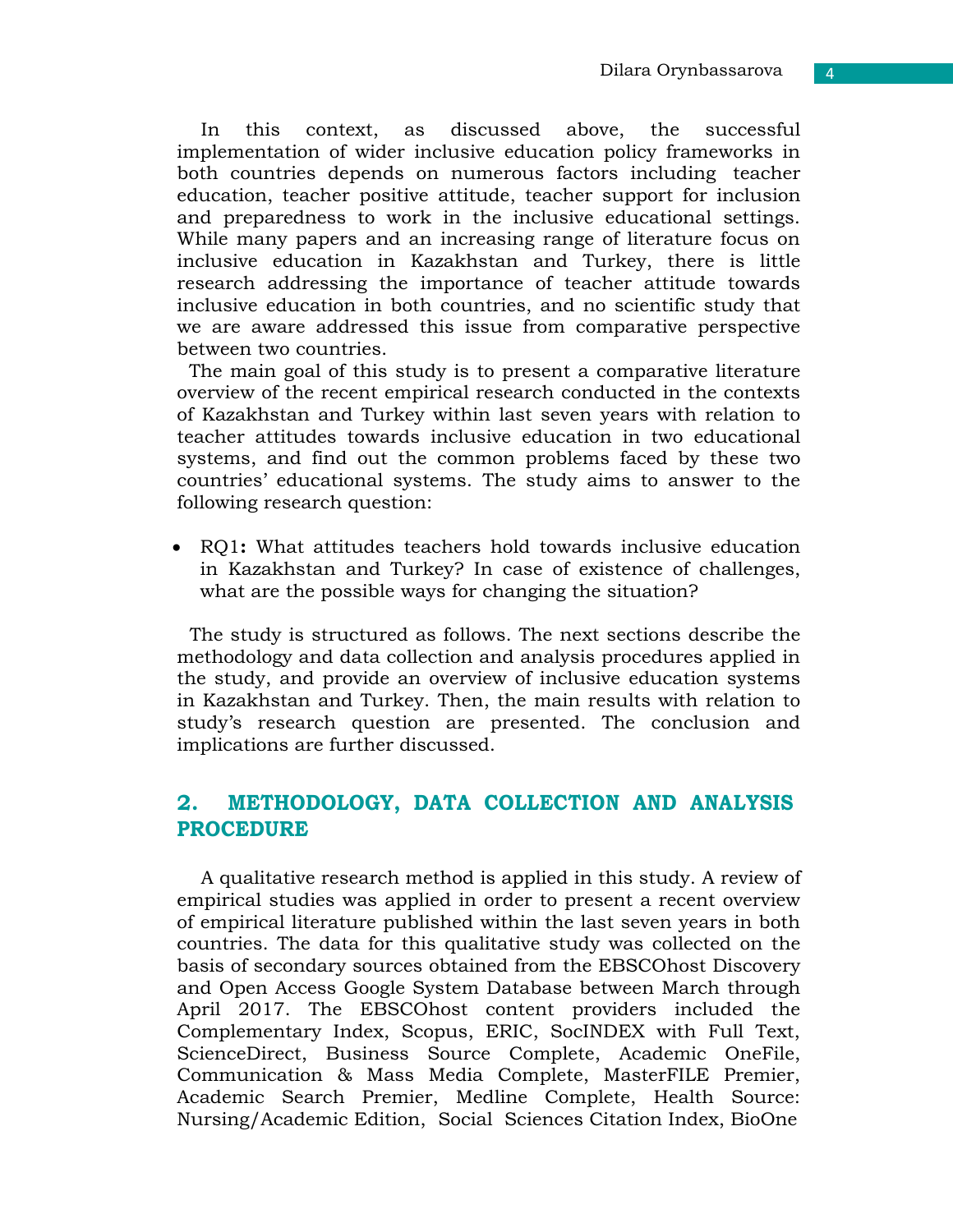Online Journals, Directory of Open Access Journals and Supplemental Index. The articles were searched using an advanced search method, where the following keywords were used: 'special education inclusion', 'teacher attitudes', 'Kazakhstan' and 'Turkey'. literature, literature that contained empirical data obtained in countries of Kazakhstan and Turkey, studies that focused on school teacher attitudes towards aspects of inclusive education, studies with the publication period between 2010 and 2017. Comments, essays, interviews, conference and book type materials were excluded from this study. The data was collected using comprehensive desk review of literature materials on the topic of the teacher attitude towards the inclusive education systems in Kazakhstan and Turkey. After retrieving the selected publications, titles and abstracts of each article were reviewed, and in case of necessity the articles' full text and content was analyzed. An Excel spreadsheet was applied for grouping collected data related to RQ1 across all selected articles according to the author, region, methods and findings. Coding and categorizing information was conducted with respect to the research question.

### **3. BACKGROUND: INCLUSIVE EDUCATION IN KAZAKHSTAN AND TURKEY**

Kazakhstan National Education Program for 2011-2020 aims to create an effective system of education. One of the major reform directions includes the development of an inclusive education, which is defined as "the involvement for all children of all religious and ethnic backgrounds, with any features in their physical development, of any economic or social status in the studying" (Moshenskaya, 2012). This educational priority was the response to such key system challenges as an increase in the number of children with disabilities requiring special education, an insufficient number of special education institutions for children with disabilities, and difficulties in transporting disabled children to remote specialized educational institutions in Kazakhstan (Government program, 2011-2020). The program aims to create conditions of equal access to education by children with disabilities in 3030 schools and increase the number of these schools almost by 70% (Government program, 2011-2020). In Kazakhstan the rights of children with disabilities to education are provided in the Constitution of the Republic of Kazakhstan, the laws of the Republic of Kazakhstan "About the Rights of the Child in the Republic of Kazakhstan", "About Education", "About Social and Pedagogical Correctional Support for Children with Disabilities",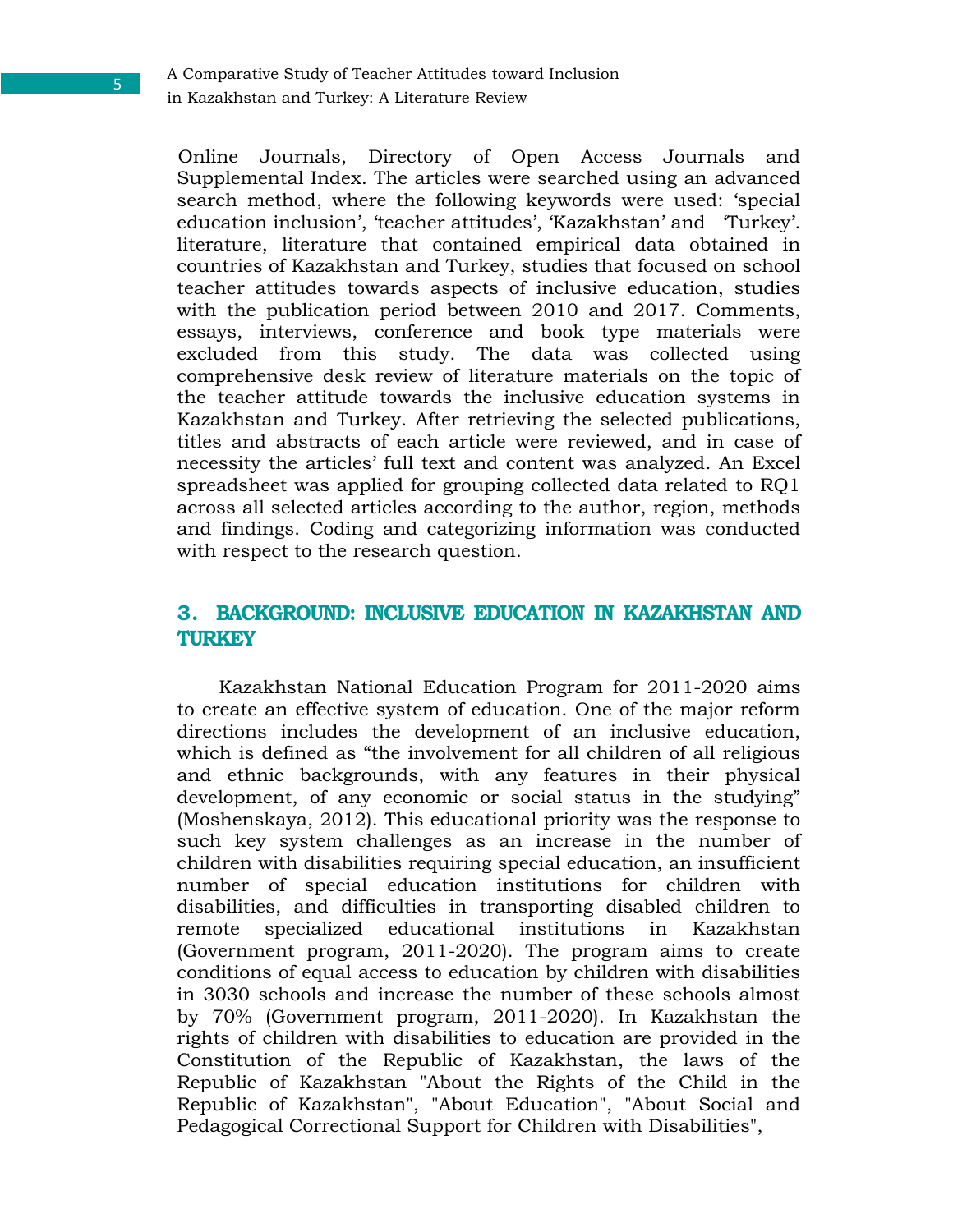6

"About Social protection of disabled people in the Republic of Kazakhstan ","About special social services" (Sakayeva & Oleksiuk, 2016).

In Kazakhstan, the total number of disabled people in the country is about 626 thousand people, including more than 65 thousand children with disabilities (Sakayeva & Oleksiuk, 2016; Republican centralized database of people with disabilities). However, according to the Ministry of Education and Science of Kazakhstan (2010), there are barriers to the effective educational needs are often recognized as uneducable, most teachers and directors of general education schools do not know enough about disability issues and are not ready to include disabled children to the mainstream classrooms.

In Turkey, there are comparatively 1 million students with disabilities between the ages of 7 and 18 that require special education (Turkish Statistical Institute, 2016). Inclusive education in Turkey started to develop in 1983 when the legislation mandating the inclusion of children with disabilities in mainstream regular classes was passed, and followed by Law on Special Education in 1997 (Cimsir & Carney, 2017). As per 2006 data, there were almost 400,000 school-age children with diagnosed disabilities (Turkish Prime Minister's Administration for Disabled People, 2006 cited in Rakap and Kaczmarek, 2010). According to the data of the Turkish Ministry of National Education (2007 cited in Rakap and Kaczmarek, 2010), 75% of these 400,000 school-age children with diagnosed disabilities did not go to school in the 2006–2007 school year. About 55,000 of those children were placed in 32,254 regular education classrooms with typically developing children, 9201 placed to 1164 special education classrooms in mainstream schools, and 40,000 children, were educated in special schools (Rakap & Kaczmarek, 2010, p. 62). The development of inclusive education is an important educational policy in Turkey. However, similarly to Kazakhstan, there are "still difficulties in improving expected quality of inclusive education" (Melekoglu, 2013, p. 1068), and most of them related to lack of confidence and competence of teachers to implement inclusion practices in their regular classrooms. Thus, the review of inclusive education in both countries helps to understand that the successful implementation of wider inclusive education policy frameworks depends on numerous factors including teacher education, teacher positive attitude, teacher support for inclusion and preparedness to work in the inclusive educational environment. Thereof, this study aims to present a comparative literature overview of the recent empirical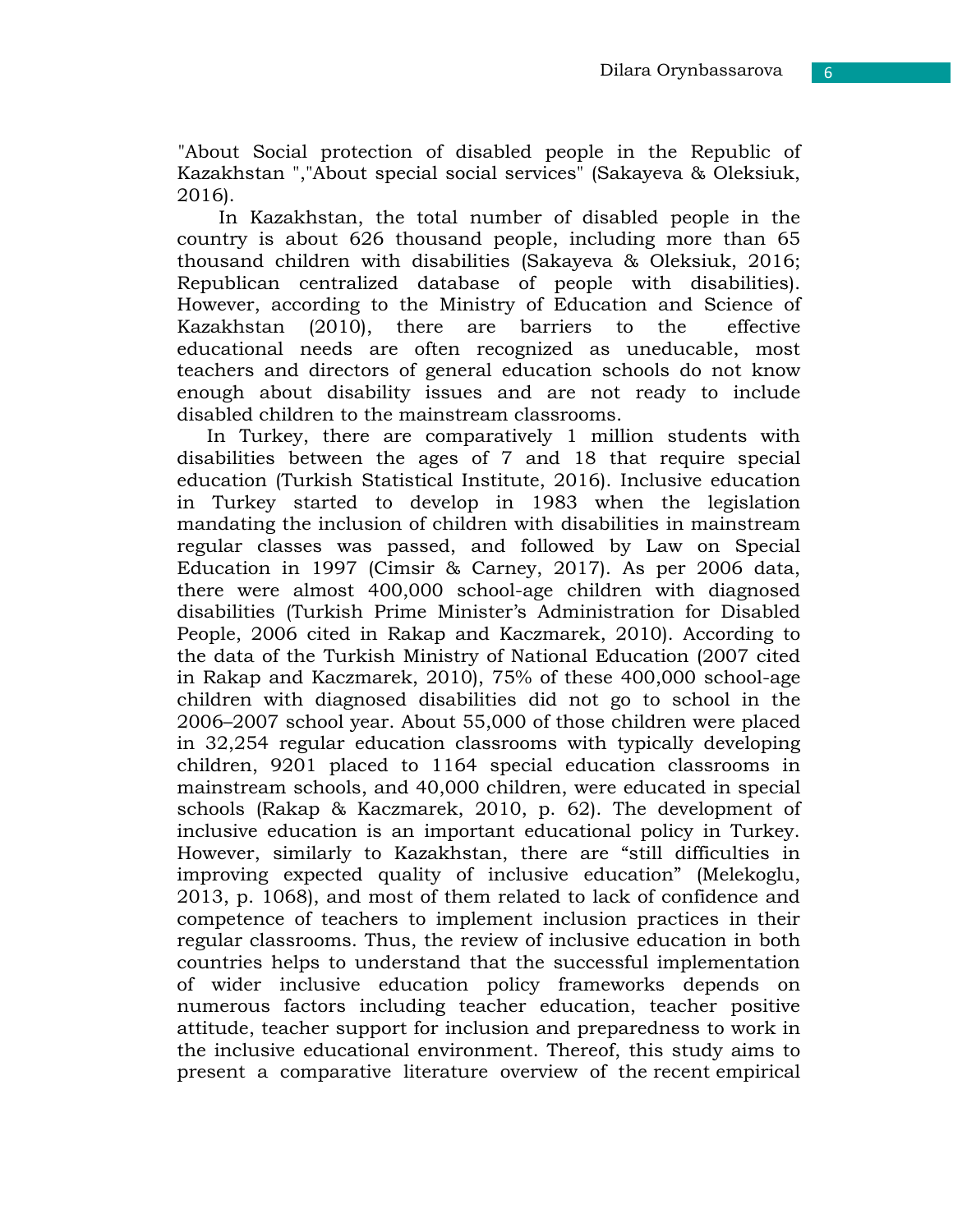research conducted in the contexts of Kazakhstan and Turkey within last seven years with relation to teacher attitudes towards inclusive education in two educational systems, and find out the common problems faced by these two countries' educational systems. The section below discusses the main results with relation to study's research question aimed to find out what attitudes teachers hold towards inclusive education in Kazakhstan and Turkey.

### **4. RESULTS AND DISCUSSION**

#### **4.1. TEACHER'S ATTITUDES TOWARDS INTEGRATING INCLUSIVE EDUCATION PRACTICES INTO THE MAINSTREAM SCHOOLS IN KAZAKHSTAN: DESK RESEARCH**

In the context of Kazakhstan, several empirical research published within recent years have been selected in accordance with the selection criteria discussed in the previous section, analyzed and examined. For example, Oralkanova (2014) examined the attitude of Kazakhstani teachers to inclusive education in survey of 152 Kazakhstan primary school teachers aged from 21 to 60 years old. The study found that about 50% of the teachers participated in the survey did not give constructive response about their attitude to integrating inclusive education to mainstream schools of Kazakhstan, which indicated that they doubt of inclusive education integration successfulness. Kazakhstani teachers had a difficulty to answer to the question 'how would you take it if your class would be attended by child with disability', majority of primary school teachers (49%) found it difficult to answer, 31 % did not answer the question, 20 % expressed positive attitude. The teachers that were optimistic, and ready for inclusive education, mentioned they would need additional education. In other words, Oralkanova's (2014) study helps to understand that the teachers have fear of the unknown, and are not much confident in their competence to implement inclusive education in Kazakhstan. There is a positive attitude of Kazakhstani teachers to work in the conditions of inclusive education, though this positive attitude is accompanied by a lack of teacher confidence in dealing with inclusive education principles due to lack of systemic teacher training and education. Similarly, in their study Sakayeva and Oleksiuk (2016) analyzed the readiness of teachers of secondary schools in Kazakhstan, in the city of Karaganda to implement inclusive education in their pedagogical activities. Sakayeva and Oleksiuk (2016) employed a quantitative research design, and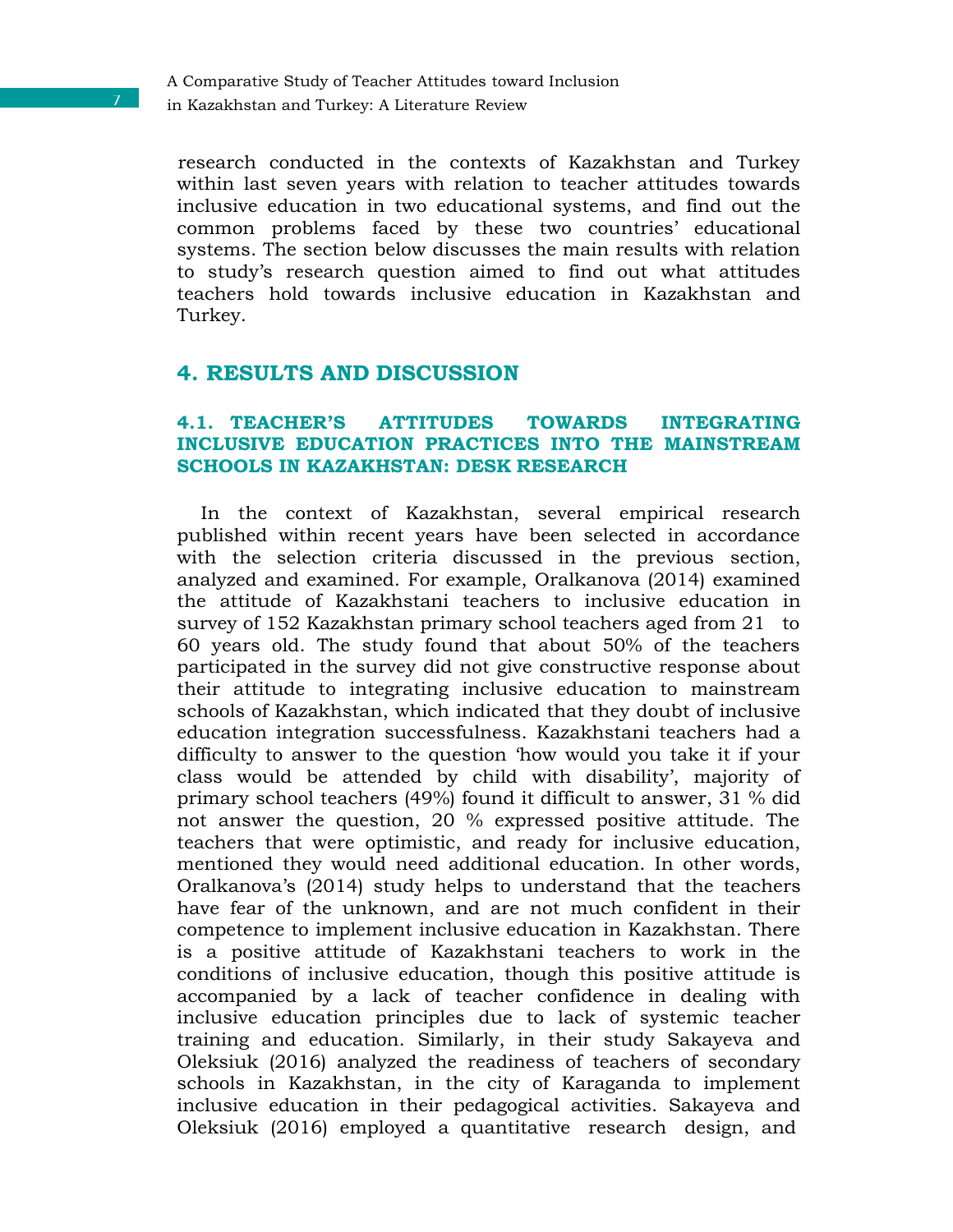surveyed secondary school teachers about their perceptions of their attitude towards joint education of typically developing children together with the children with disabilities. The study found that 44% of the surveyed teachers consider it is possible and appropriate to teach children with special educational needs in the conditions of mainstream schools (Sakayeva & Oleksiuk, 2016). However, the majority of teachers (56%) negatively assessed the possibility of educating children with disabilities in the conditions of a mainstream school in Kazakhstan. Furthermore, the results of the study conducted by the laboratory of the JSC Kazakhstani National Centre of Increasing Teachers Qualification "Orleu" indicated that majority of parents and teachers in Kazakhstan show negative attitudes towards the integration of children with example, according to 52% of ordinary school teachers, special schools in Kazakhstan will better cope with educating children with disabilities than the mainstream schools which are currently not well equipped to do so(Bekenova, 2016). In her study, Alshimbayeva (2016) examined the attitude of Denisovsky District school teachers located in the city of Kostanai in Kazakhstan. Her study results revealed that 45% of teachers consider it possible to train children with hearing impairments, and 40% with visual impairments in the mainstream schools. However, 60% of teachers believe that training children with mental retardation in the mainstream school is impossible. Alshimbayeva's (2016) study indicate that school teachers are supportive of educating children with disabilities in the mainstream schools. However, teachers lack special competencies to ensure inclusion in the regular mainstream classroom. Most of them lack the scientific, methodological base and theoretical knowledge in the field of inclusive education (Alshimbayeva, 2016).

Furthermore, the analysis of Kazakhstani empirical studies indicates that there is slow but steady growth in integrating inclusive education disciplines into the universities' curriculum in Kazakhstan. Observance of 15 university graduate programs indicates that in 2011-2012-6 disciplines were introduced, 2012-  $2013 - 12$ , and in  $2013-2014 - 20$  disciplines were integrated (Oralkanova, 2014). For in-service teacher education it was found training materials' content sometimes duplicate, and thereof negatively affect teacher interests in learning. It was also found that the concept of inclusive education is not integrated as a mandatory component to academic disciplines in higher institutions of Kazakhstan. Kazakhstan teachers should be sufficiently provided with practical information on inclusion both during 'on-going professional development' and 'pre-service' education of teachers. To provide the international experience, UNICEF's 2012 survey of over 5000 recipients in Asia, Sub-Saharan Africa and Latin America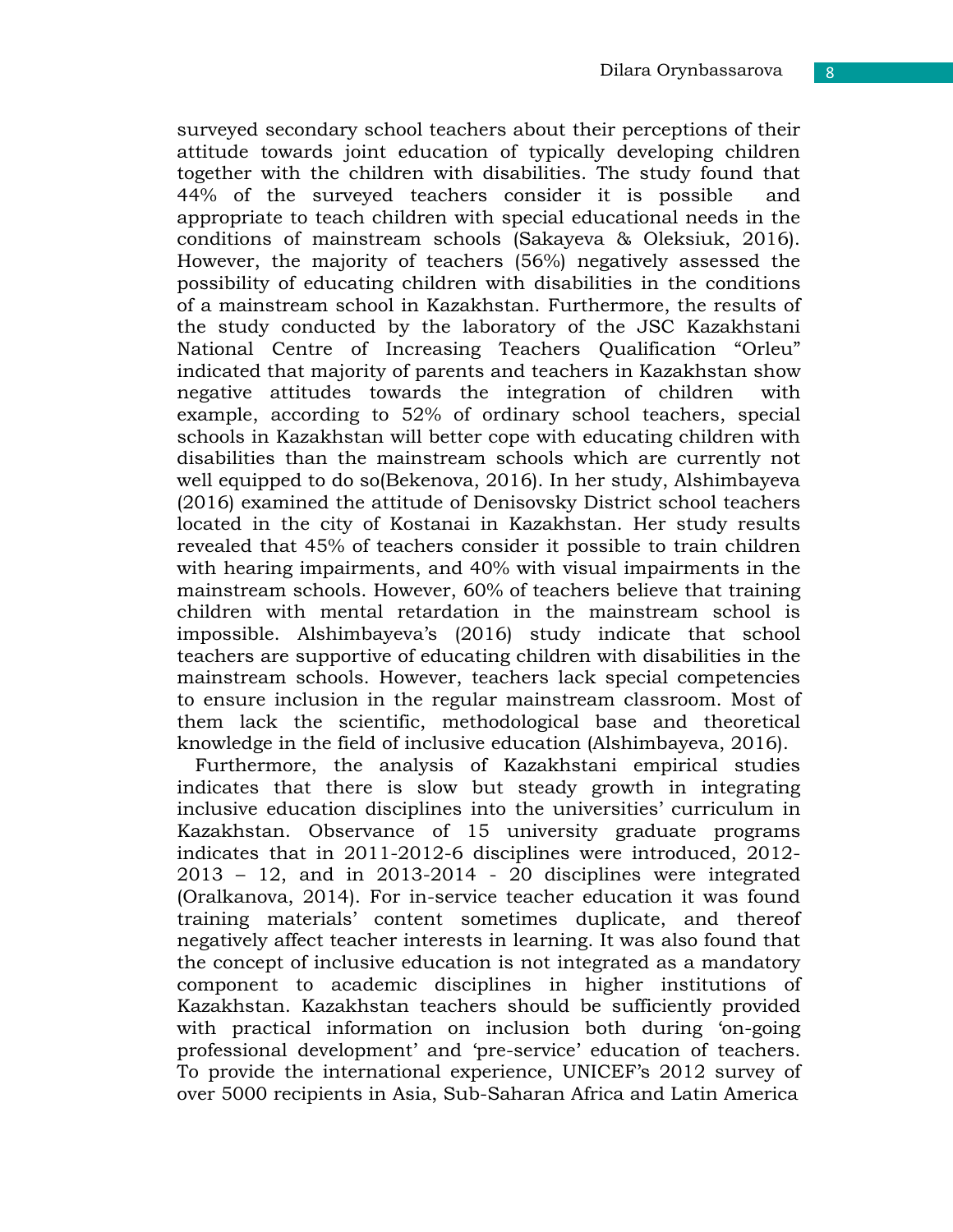found that often inclusive education was not practically covered to a satisfactory extent in teacher training (Pinnock,2012). A large proportion of respondents advised that they were not able to translate to classroom the knowledge they gained when dealing with real day to day challenges (Powell, 2012).

Thus, the desk study of Kazakhstani recent empirical research indicates that a) Kazakhstani school teachers display both positive and negative attitudes toward the work in the conditions of inclusive education, specifically, educating children with disabilities in the conditions of a mainstream school. The negative attitude is explained by the teachers' fear of the unknown, a lack of teacher confidence in dealing with inclusive education practices due to lack of systemic teacher training and education, the mainstream schools lack resources to effectively educate children with disabilities, and that Kazakhstani teachers' attitudes also differ according to the type of student's disability.

#### **4.2. TEACHERS' ATTITUDES TOWARDS INTEGRATING INCLUSIVE EDUCATION PRACTICES INTO THE MAINSTREAM SCHOOLS IN TURKEY: DESK RESEARCH**

In the context of Turkey, several empirical research published within recent years have been selected in accordance with the selection criteria discussed in the previous section, analyzed and examined. Specifically, Cimsir and Carney (2017) examined the role of school counselors' attitudes on their perceptions of preparedness to educate students with disabilities. They surveyed 105 practicing school counselor, and employed a hierarchical regression analysis, which result revealed that school counsellors' attitudes and training significantly predicted their preparedness to students with disabilities with 10% of variance explained (Cimsir & Carney, 2017). Similarly, AkdaП and Haser (2017) investigated Turkish early childhood education teachers' perception of inclusion before they started their teaching profession and after their first year of teaching. In their study, AkdaП and Haser (2017) employed a qualitative research design and interviewed 16 Turkish pre-service teachers who completed the teacher education program at the end of the first and second semesters of teaching. The study revealed that Turkish pre-service teachers demonstrated positive attitudes towards inclusion before they started teaching. However, they had "negative experiences with children with disabilities in their first year due to the misimplementation of the inclusion policy and being inexperienced about the inclusion process" (p. 219). Furthermore, Orakci, Aktan, Toraman and Çevik (2016) examined teachers' attitudes towards inclusive education practices in terms of gender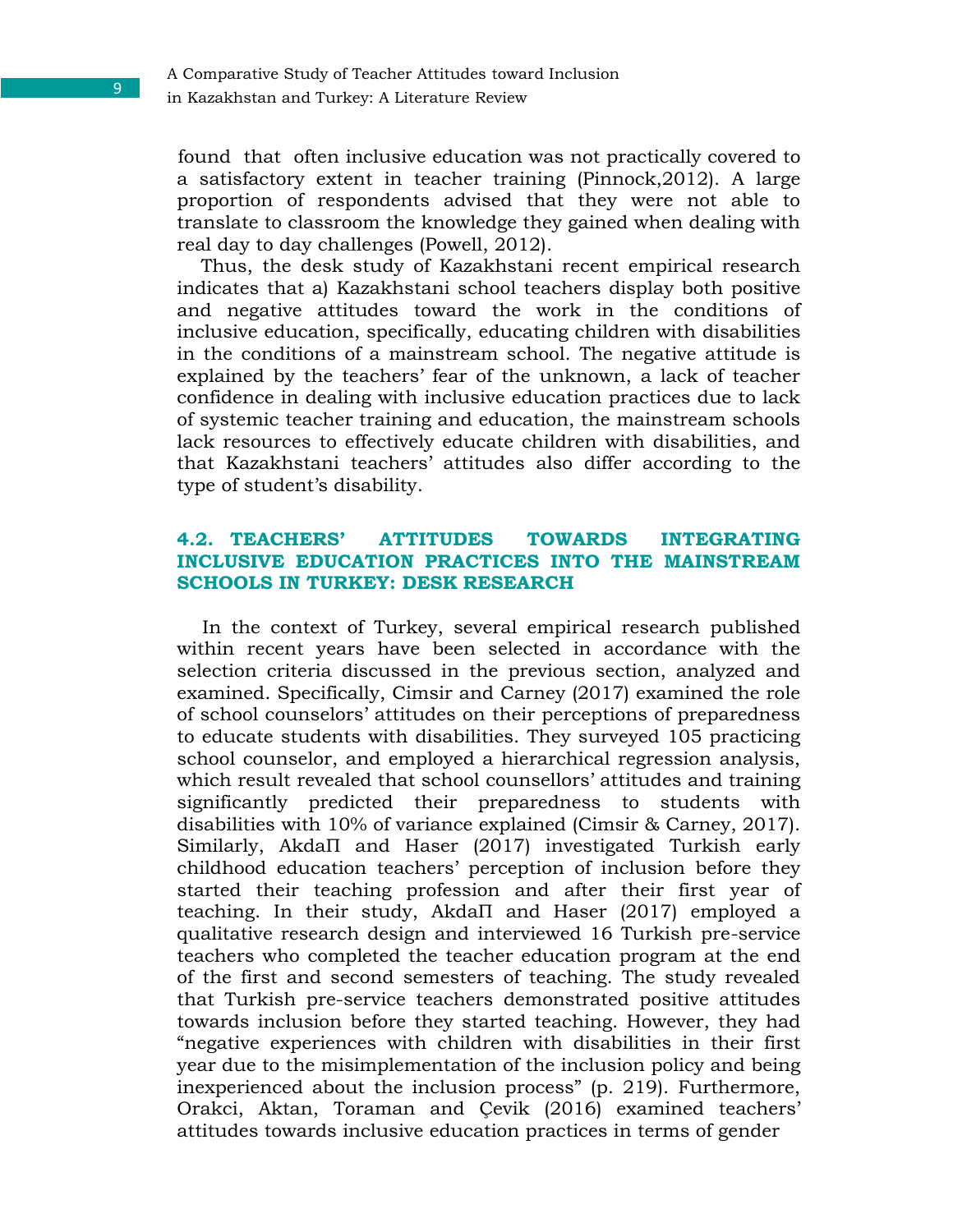and special education training. Researchers employed a metaanalysis method, and found that gender and special education training did not affect the attitudes towards inclusive education significantly. However, the study conducted by Melekoglu in 2013 indicates a diverge result. Melekoglu in 2013 employing a mixed methods research combined of qualitative and quantitative research designs, examined the impact of a Special Education course project on developing positive attitude and awareness on teacher candidates. His study revealed that in the beginning of the project, teacher candidates displayed negative attitude towards students with special needs, and at the end of the project, teacher candidates expressed that their point of view towards students with special needs changed in a positive way.

The empirical research by Rakap and Kaczmarek (2010) surveyed the opinions of 194 school teachers in Turkey regarding the inclusion of students with disabilities into their classrooms and their willingness to include students with more severe learning disabilities. Study showed that teachers possessed slightly negative attitudes towards the inclusion of students with disabilities into the regular education classrooms. Results indicated that only 35% of However, most of the teachers were open to learning new skills in order to better accommodate students with disabilities by attending in-service education programs (Rakap & Kaczmarek, 2010).

Seçer (2010) examined the differences between the attitudes of preschool teachers before and after an in-service teacher training course. 66 preschool teachers were selected for study which had a single group pre–post-test design. Results indicated that the Turkish teachers were affected by the program in such a way that their attitudes towards the inclusion of children with special educational needs became more positive.

Sadioglu, Bilgin, Batu and Oksal (2013) employing a qualitative data analysis of the opinion of 23 interviewed teachers in 16 different cities of Turkey found that Turkish elementary teachers generally have a negative opinion regarding the inclusive education applications in their country, that they possess inadequate competency in the subject and need a great deal of sustenance particularly expert support, and experience problems due to the physical conditions of the classrooms.

To sum-up, the desk research of Turkish recent empirical studies on teachers' attitudes to inclusive education indicates that a) Turkish educators' attitudes and training significantly predict their preparedness to students with disabilities, b) Turkish pre-service teachers have positive attitudes towards inclusion, however, negative experiences with children with disabilities emerges due to the misimplementation of the inclusion policy at schools,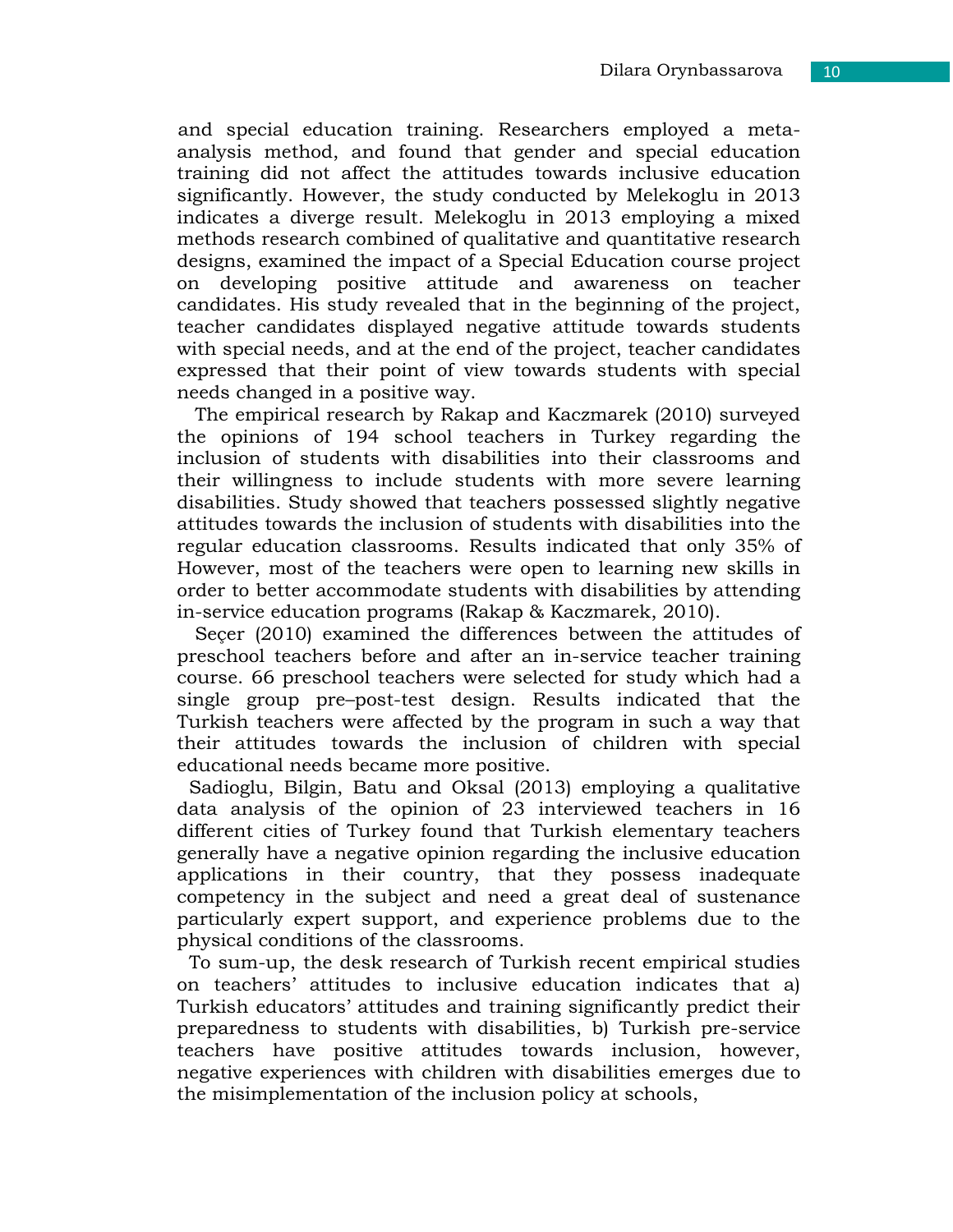A Comparative Study of Teacher Attitudes toward Inclusion in Kazakhstan and Turkey: A Literature Review

inadequate competency in the subject, and poorly equipped physical conditions of the classrooms, c) teacher training is useful and positively affects both pre-service and in-service teachers' attitudes and views towards the students with special needs, d) Turkish teachers possess slightly negative attitudes towards the inclusion of students with disabilities into regular education classrooms, however, most of the Turkish school teachers are open to learning new skills in order to better accommodate students with disabilities by attending in-service education programs.

#### **4.3. TEACHER'S ATTITUDES TOWARDS INTEGRATING INCLUSIVE EDUCATION PRACTICES INTO THE MAINSTREAM SCHOOLS IN KAZAKHSTAN AND TURKEY: DESK RESEARCH**

A review of recent empirical research conducted in the contexts of Kazakhstan and Turkey indicates that school teachers of both countries display positive or negative attitudes towards the inclusion of children with special needs into the regular education. Several common variables are found in both countries which relate to teachers' attitudes, such as training, experience with inclusive education, pupils' type of disability, the equipment of mainstream schools to integrate inclusion. The negative teacher attitude in Kazakhstan is explained by the teachers' fear of the unknown, lack negative experiences of teachers with children with disabilities in Turkey are characterized by the same variables mentioned by Kazakhstani teachers plus the misimplementation of the inclusion policy at Turkish schools. Most of the Turkish and Kazakhstani school teachers are open to learning new skills in order to better accommodate students with disabilities by attending in-service education programs.

#### **5. CONCLUSION AND IMPLICATIONS**

Comprehensive desk research of recent empirical studies conducted in the contexts of Kazakhstan and Turkey indicate that school teachers of both countries display positive or negative attitudes towards the inclusion of children with special needs into the regular education. Several common variables are found in both countries which relate to teachers' attitudes, such as training, the level of teacher's competence, experience with inclusive education, pupils' type of disability, and availability of school teaching resources provided to teachers to teach students with special needs. Specifically, the desk study of Kazakhstani recent empirical research indicates that a) Kazakhstani school teachers display both positive and negative attitude to work in the conditions of inclusive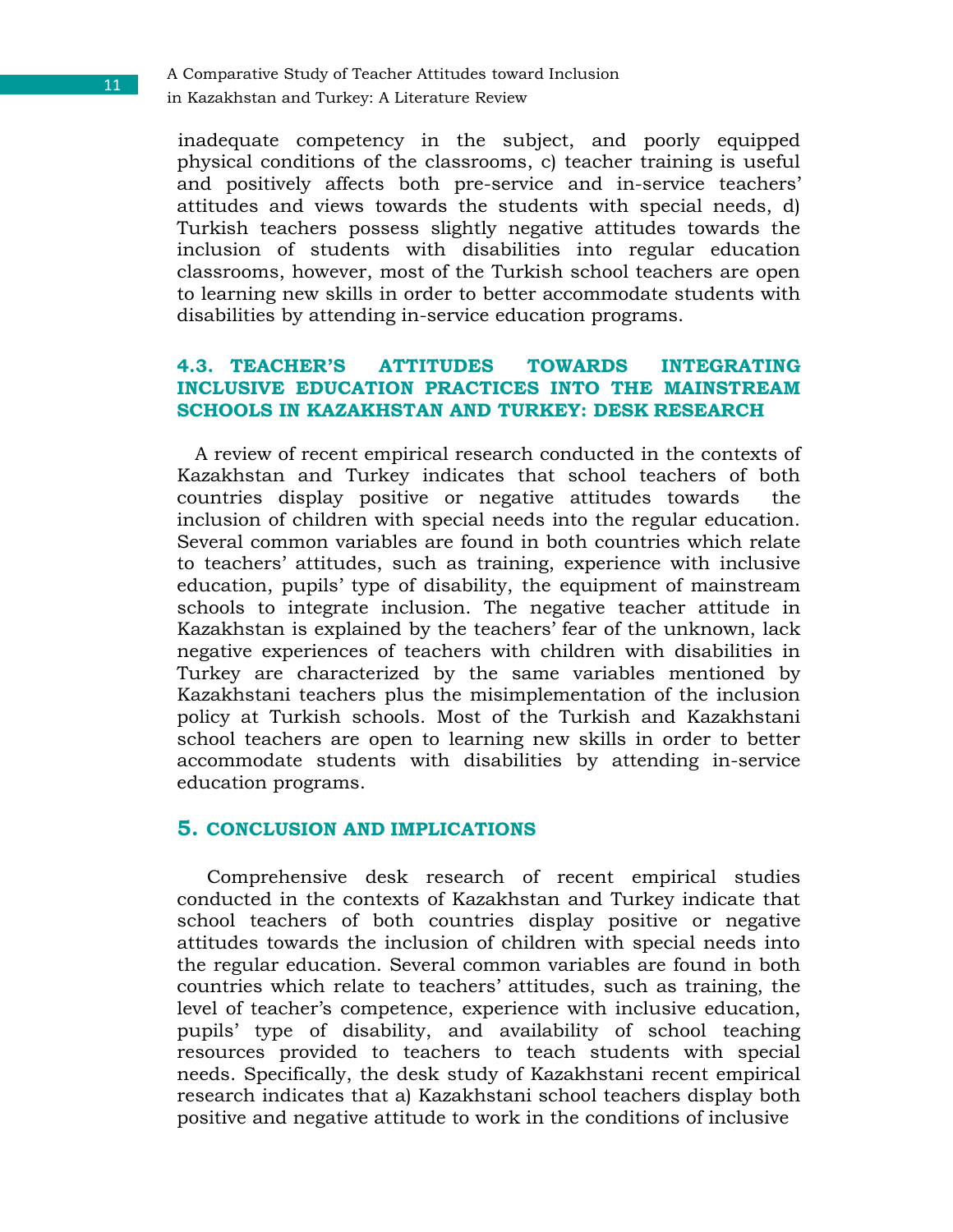education, specifically, educating children with disabilities in the conditions of a mainstream school. The negative attitude is explained by the fear of the unknown, a lack of teacher confidence in dealing with inclusive education principles due to lack of systemic teacher training and education, mainstream schools lack resources to effectively educate children with disabilities. Additionally, Kazakhstani teachers' attitudes differ according to the type of student's disability. The comprehensive desk research of Turkish recent empirical studies on teachers' attitudes to inclusive education indicates that a) Turkish educators' attitudes and training significantly predict their preparedness to students with disabilities, b) Turkish pre-service teachers have positive attitudes towards inclusion, however, negative experiences with children with disabilities emerges due to the misimplementation of the inclusion policy at schools, inadequate competency in the subject, and poorly equipped physical conditions of the classrooms, c) teacher training is useful and positively affects both pre-service and in-service teachers' attitudes and views towards the students with special needs, d) Turkish teachers possess slightly negative attitudes towards the inclusion of students with disabilities into regular education classrooms, however, most of the Turkish school teachers are open to learning new skills in order to better accommodate students with disabilities by attending in-service education programs. The findings of this comparative desk research study may serve as a good ground for further large scale research in

Relocating students with disabilities to new environments requires fundamental changes in the "core of educational practice" (Elmore, 1996). It is suggested that difficulties in creating schools for all are often associated with a belief by some that education is a privilege and not a right that should be available to all. In turn these views lead to negative attitudes about learners who struggle, low expectations and a belief that some children are 'worthy' of help but others are 'unworthy' because their difficulties are their own (or their parents') fault (Rouse, 2009). The importance of teacher attitudes towards inclusive education is an issue that is of utmost significance, and thereof should be taken into account while integrating the inclusion both in Kazakhstan and Turkey. As Forlin (2010) points out, inclusive education imposes directly on teachers' belief systems, challenging their innermost thoughts about what is right and just. The policy of inclusion is perceived in both countries as difficult to implement because teachers are not sufficiently well prepared and trained to work in inclusive ways. The possible ways for overcoming these difficulties for both countries is the enhancement of systemic teacher training and education. This in turn will shape teacher confidence and positive attitude to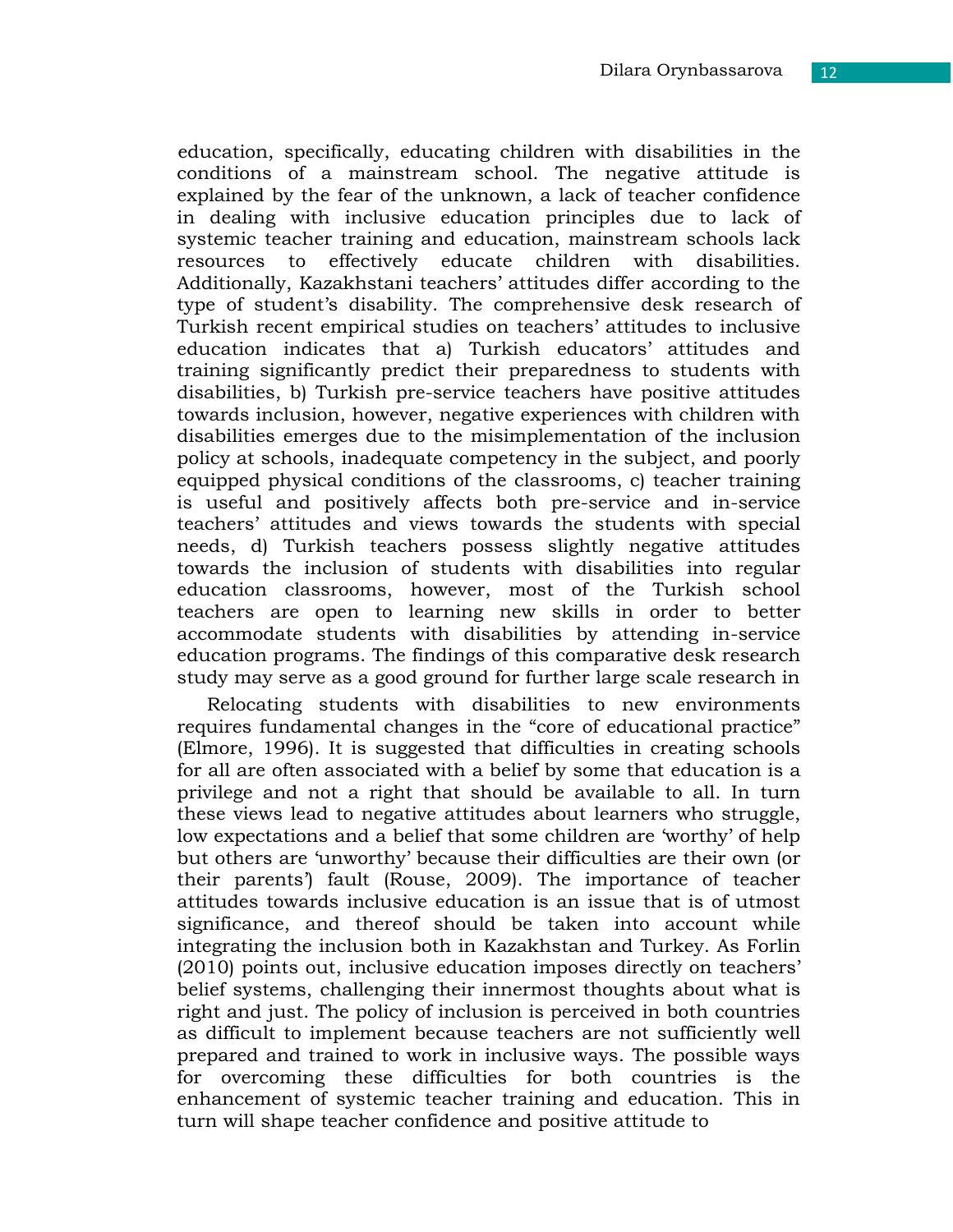successful integration of the inclusive education to the countries' educational systems. Both countries' teacher education systems need to make sure that teachers are sufficiently provided with practical information on inclusion both during 'on-going professional development' and 'pre-service' education of teachers. Effective teacher education and training helps to shape teacher confidence and consequently may positively impact the teacher attitude. For example to provide international experience: the survey of 4 countries' primary school teachers in Australia, Canada, Hong-Kong and Singapore indicated that factors as previous training, previous special teaching experience, knowledge of policy and legislation reported higher levels of teacher confidence in teaching students with disabilities, and had positively affected teacher attitude to inclusive education (Loreman, et al, 2007). So that teachers knew exactly what is expected of them and what kind of support they might expect in an inclusive classroom. In other words, in order to increase teacher confidence in dealing with inclusive education as international trend shows the systemic teacher 'in-service' and 'pre-service' education should be provided to teachers both in Kazakhstan and Turkey.

The specific implication is to introduce inclusive education as a compulsory course both for graduate and undergraduate HEIs' teacher programs. For instance, the international experience indicates that some countries have inclusive education as a compulsory course for graduate programs. Australia included compulsory courses on inclusive education (Powell, 2012), 45.5% included a compulsory element, 12% offering elective units. In Victoria, to become a special education teacher it is necessary to complete a postgraduate diploma (Riddell et al., 2006). In British with disabled people, and a teaching certificate are required (Pinnock,2012). In Scotland specialization in this area is gained through continuing professional development courses.

In closing, as international experience shows, the development of positive teachers' attitude, and increasing their level of competence in the subject of inclusion are decisive factors in the implementation of inclusive education practices. Additionally, the incremental approach of integrating inclusive education into the mainstream schools is necessary both for Kazakhstan and Turkey. Inclusive education should be gradually developed in Kazakhstan and Turkey with keeping special education institutions functioning in a parallel with special classes in mainstream schools as currently both countries' teachers are not yet ready for the immediate and full mainstream inclusion.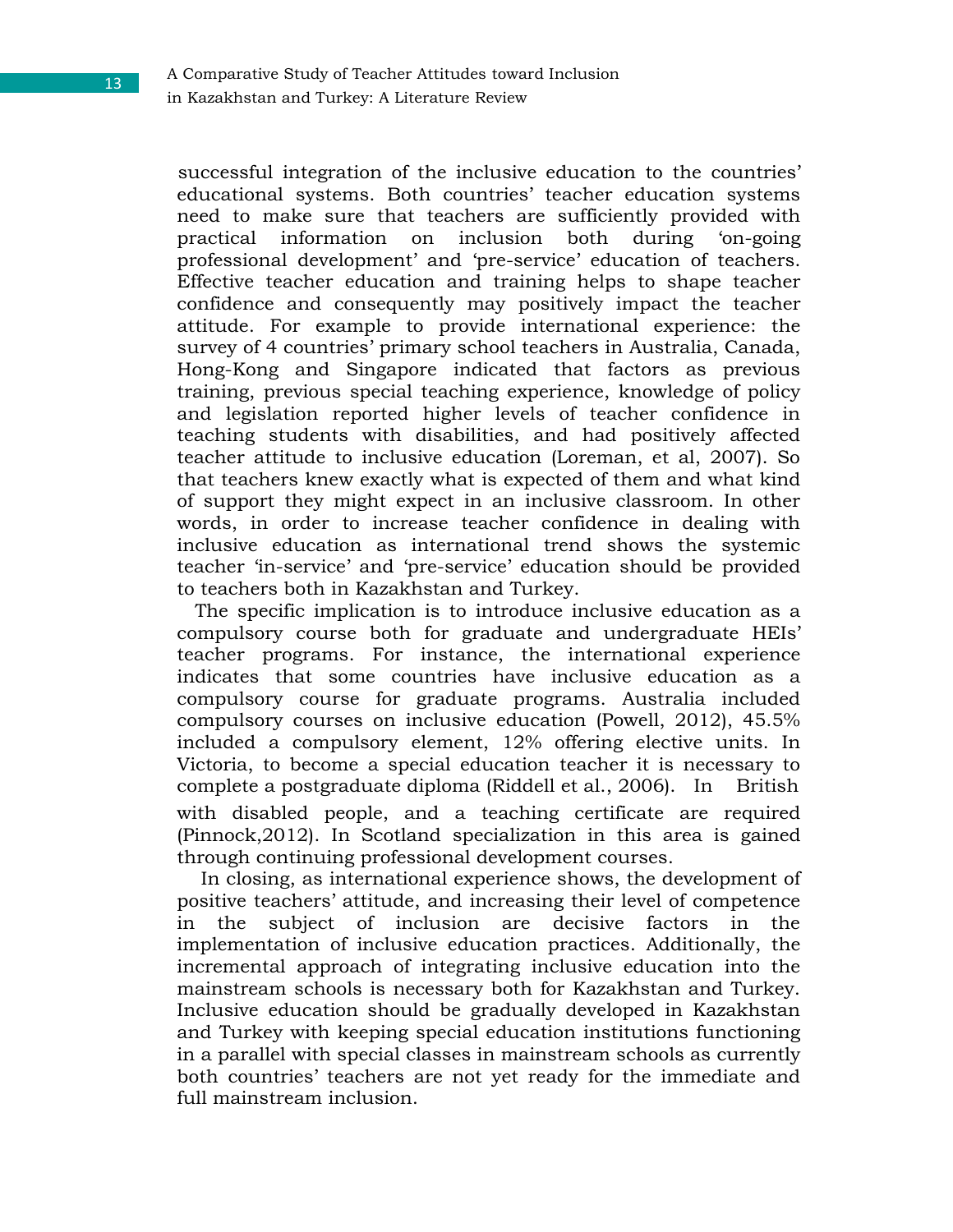#### **REFERENCES**

- Artan, I., and G.U. Balat. 2003. Okul öncesi e itimcilerinin entegrasyona ili kin bilgi ve dü üncelerinin incelenmesi. *Kastamonu Eitim Dergisi* 11, no. 1: 65– 80.
- Alshimbayeva, S. (2016). Psihologo-pedagogicheskie problemy realizatsii inklusivnogo obrazovania v Kazahstane (na primere shkol Denisovskogo rayona). Dissertation work, National State Pedagogical Institute of Kostanai
- AkdaП, Z., & Haser, Ç. (2017). Beginning early childhood education teachers' struggle with inclusion in Turkey. *Asia Pacific Journal of Education*, 1-13. dx.doi.org/10.1080/02188791.2016.1273197
- Abbott, L. 2006. Northern Ireland headteachers' perceptions of inclusion. *International Journal of Inclusive Education* 10: 627–43. dx.doi.org/10.1080/13603110500274379
- Avramidis, E., P. Bayliss, and R. Burden. 2000. A survey into mainstream teachers' attitudes towards the inclusion of children with special educational needs in the ordinary school in one local education authority. *Educational Psychology* 20: 191–211. dx.doi.org/10.1080/713663717
- Black-Hawkins, K., Florian, L., Rouse, M. (2007) *Achievement and inclusion in schools*. London: Routledge.
- Bekenova A. (2016). Formirovanie positivnoi kultury inklusivnoi shkoly –vazhnoe uslovie vkluchenia detei s organichennymi vozmochnastyami v ovsheobrazovatelnuyu sredu. Branch of JSC Kazakhstani National Centre of Increasing Qualification Orleu. Retrieved from <http://zkoipk.kz/ru/ss1/921-conf.html>
- Cimsir, E., & Carney, J. V. (2017). School counsellor training, attitudes, and perceptions of preparedness to provide services to students with disabilities in inclusive schools in Turkey. *European Journal of Special Needs Education*, *32*(3), 346-361. dx.doi.org/10.1080/08856257.2016.1240340
- De Boer, A., Pijl, S. J., & Minnaert, A. (2011). Regular primary schoolteachers' attitudes towards inclusive education: A review of the literature. *International Journal of Inclusive Education*, *15*(3), 331-353. dx.doi.org/10.1080/13603110903030089
- Ellins, J. & Porter, J. (2005) Departmental differences in attitudes to special educational needs in the secondary school. *British Journal of Special Education*, 32 (4), 188-195. dx.doi.org/10.1111/j.1467- 8578.2005.00396.x

Odense, Denmark

[http://ec.europa.eu/dgs/education\\_culture/index\\_en.htm](http://ec.europa.eu/dgs/education_culture/index_en.htm)

- European Agency for Development in Special Needs Education, 2003. Inclusive Education and Classroom Practice. Summary Report. Odense, Denmar[k.http://www.europeanagency.org/publications](http://www.europeanagency.org/publications)
- Forlin, C. (2001). Inclusion: Identifying potential stressors for regular class teachers. *Educational Research*, 43 (3), 235-245. dx.doi.org/10.1080/00131880110081017
- Florian, L. 1998. An examination of the practical problems associated with the implementation of inclusive education policies. *Support for Learning* 3: 105–8. DOI: 10.1111/1467-9604.00069
- Ferguson, D. (2008). International trends in inclusive education: the continuing challenge to teach each one and everyone. *European Journal of Special Needs Education*. 23(2), 109-120. dx.doi.org/10.1080/08856250801946236

14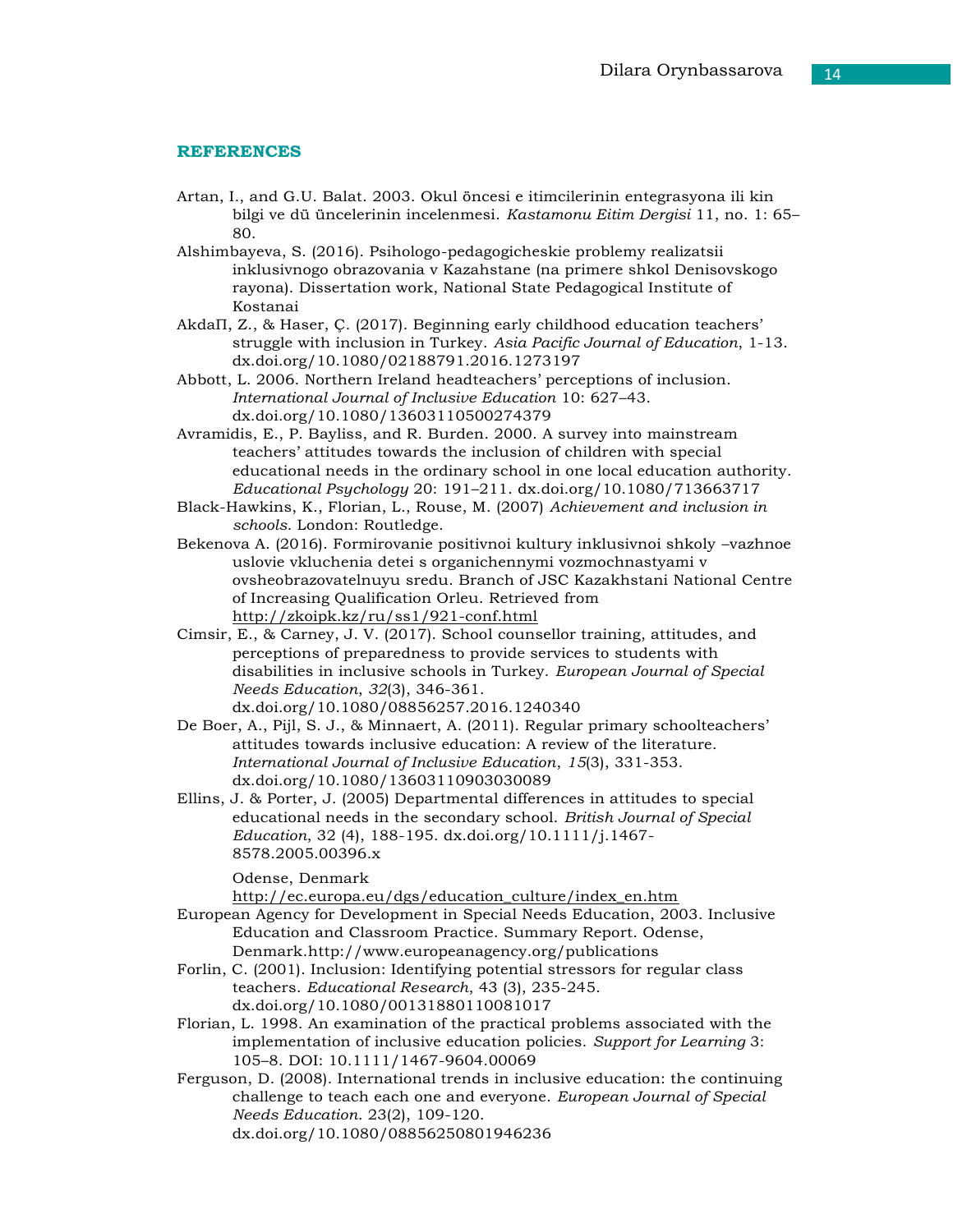#### A Comparative Study of Teacher Attitudes toward Inclusion

- in Kazakhstan and Turkey: A Literature Review
- Government Program of education development of the Republic of Kazakhstan for 2011–2020, Astana, Akorda, 7 December 2010, П 1118
- Kisanji J., 1999. Workshop on "Inclusive Education in Namibia: The Challenge for Teacher Education", 24-25 March 1999
- Kırcaali- ftar, G. 1998b. Kayna tırma ve destek özel e itim hizmetleri. In *Özel e itim,* ed. S.Eripek, 17–26. Eski ehir: Anadolu Üniversitesi Açık Ö retim Fakültesi lkö retim Ö retmenli i Lisans Tamamlama Programı.
- Loreman T., Forlin Ch., Sharma U., 2007. An International Comparison of Preservice Teacher Attitudes towards Inclusive Education. *Disability Studies Quarterly* 27, (4) (2007). dx.doi.org/10.18061/dsq.v27i4.53
- Melekoglu, M. A. (2013). Examining the Impact of Interaction Project with Students with Special Needs on Development of Positive Attitude and Awareness of General Education Teachers towards Inclusion. *Educational Sciences: Theory and Practice*, *13*(2), 1067-1074.
- Moshenskaya, N. ( 2012). *Inclusive education in Kazakhstan: legal, social, psychological and pedagogical aspects.* The Kazakh-American Free University Academic Journal П4 – 2012
- Ministry of Education and Science of Kazakhstan. (2010). Actual issues of development of inclusive education in the Republic of Kazakhstan. Retrieved from [www.ksu.kz/files/inkluizivnoe/6.pptx](http://www.ksu.kz/files/inkluizivnoe/6.pptx)
- Orakci, S., Aktan, O., Toraman, Ç., & Çevik, H. (2016). The Influence of Gender and Special Education Training on Attitudes Towards Inclusion. *International Journal of Instruction*, *9*(2), 107-122.
- Oralkanova I., 2014. Formirovanie gotovnosti uchitelei nachalnyh klassov k rabote v usloviah inklusivnogo obrazovania. Dissertation Work

Prime Minister's Administration for Disabled People. 2006. The secondary analysis of disability survey of Turkey, 2002. [http://www.ozida.gov.tr/arastirma/tr\\_ozurluler\\_ arastirmasi/ b](http://www.ozida.gov.tr/arastirma/tr_ozurluler_arastirmasi/)lm1.pdf.

- Pinnock H., and Nicholls H., 2012. *Global teacher training and inclusion survey*. Report for UNICEF Rights, Education and Protection Project.
- Powell D., 2012. *A Review of Inclusive Education in New Zealand*. Electronic Journal for Inclusive Education. Vol. 2, No. 10 <http://corescholar.libraries.wright.edu/ejie>
- Ring, E. 2005. Barriers to inclusion: A case study of a pupil with severe learning difficulties in Ireland. *European Journal of Special Needs Education* 20, no. 1: 41–56. dx.doi.org/10.1080/0885625042000319070
- Sadioglu, O., Bilgin, A., Batu, S., & Oksal, A. (2013). Problems, Expectations, and Suggestions of Elementary Teachers Regarding Inclusion. *Educational Sciences: Theory and Practice*, *13*(3), 1760-1765.
- Sakayeva A., & Oleksiuk, Z. (2016). *Readiness of teachers for professional work in conditions of inclusive education (Gotovnost'pedagogov k professionalnoi deyatelnosty v usloviah inklisivnogo obrazovania).* Vestnik KarGU, Pedagogy
- Seçer, Z. (2010). An analysis of the effects of in-service teacher training on *Journal of Early Years Education*, *18*(1), 43-53. dx.doi.org/10.1080/09669761003693959
- Rakap, S., & Kaczmarek, L. (2010). Teachers' attitudes towards inclusion in Turkey. *European Journal of Special Needs Education*, *25*(1), 59-75. dx.doi.org/10.1080/08856250903450848
- Rouse, M. (2009). Developing inclusive practice: A role for teachers and teacher education. Education in the North, 16(1), 6-13.
- Turkish Statistical Institute. (2016), September 3. "Disability Statistics." Retrieved from [http://www.turkstat.gov.tr/PreTablo.do?alt\\_id=1017](http://www.turkstat.gov.tr/PreTablo.do?alt_id=1017)